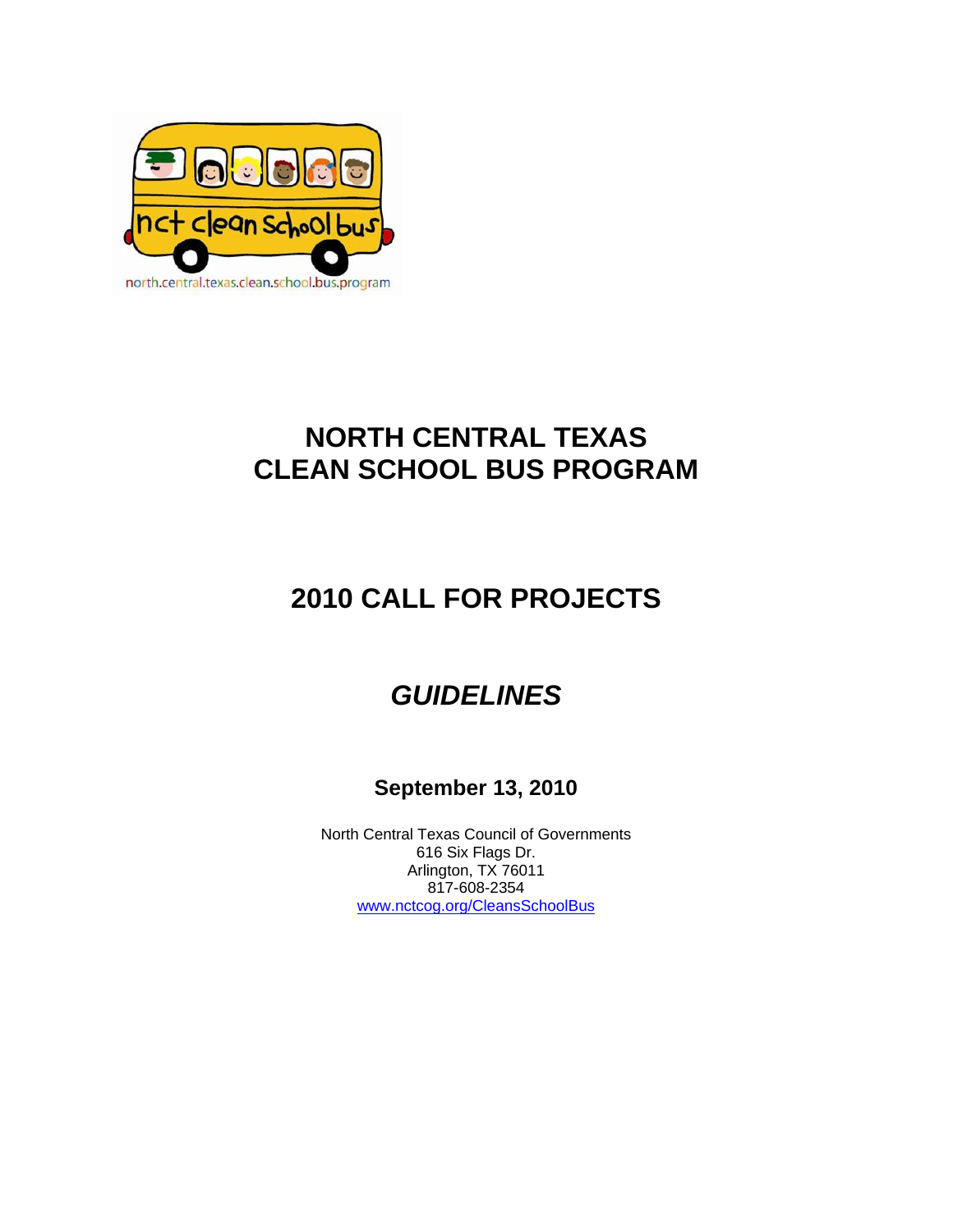#### **TABLE OF CONTENTS**

| GRANT ADMINISTRATION AND REIMBURSEMENT OF EXPENSES 11 |
|-------------------------------------------------------|
|                                                       |
|                                                       |
|                                                       |
|                                                       |
|                                                       |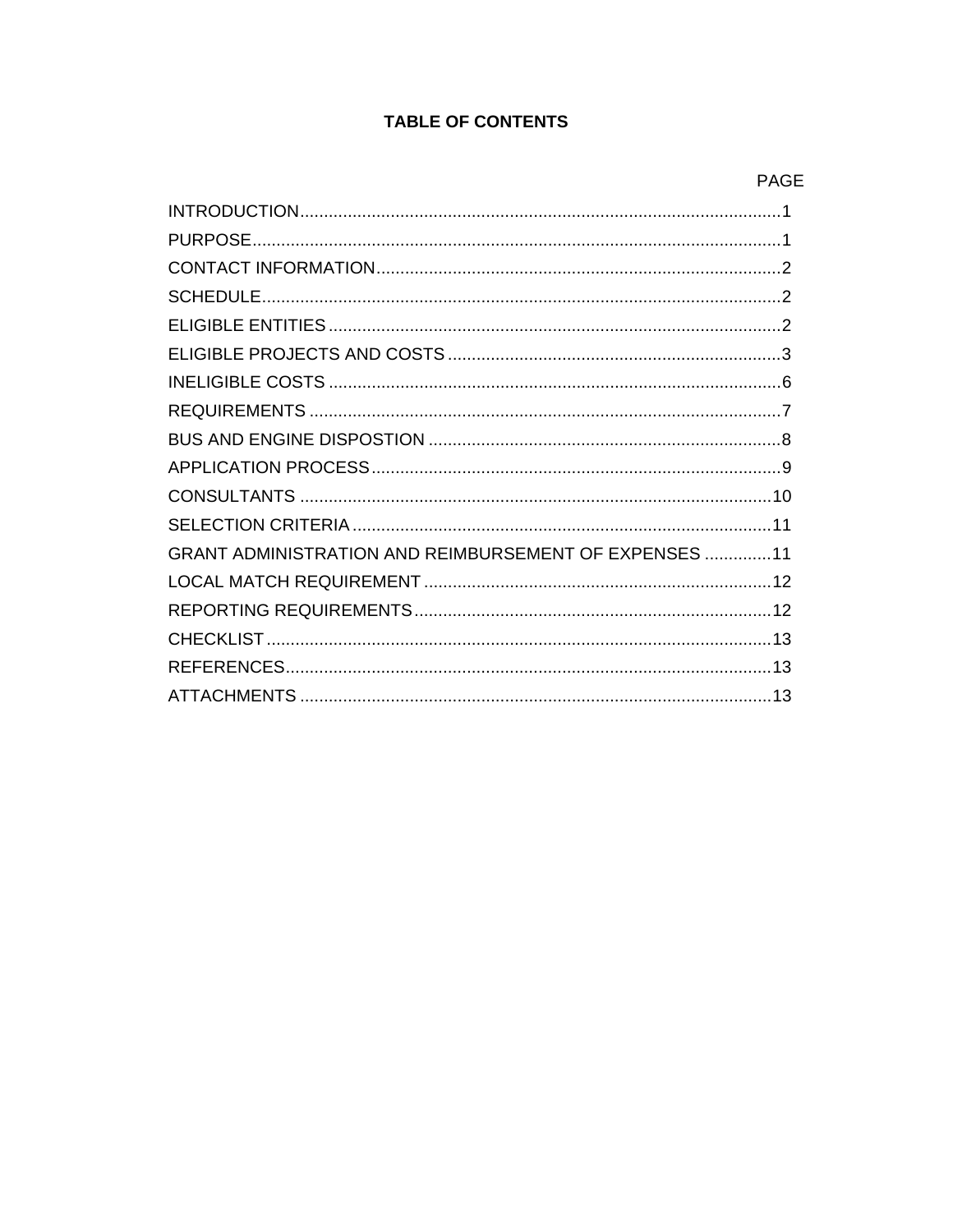#### **INTRODUCTION**

The North Central Texas (NCT) Clean School Bus Program has been created to assist schools, school districts, and school bus operators in the NCT region in reducing emissions and improving air quality. One segment of the Program provides financial assistance through a competitive call for projects to reduce nitrogen oxides  $(NO<sub>x</sub>)$  emissions from older, high-polluting school buses. The 2010 Call for Projects is intended to provide grants to schools, school districts, and school bus operators through a competitive call to reduce  $NO<sub>x</sub>$  emissions in the NCT region by retrofitting, repowering, and replacing high-emitting buses, and installing idle reduction technology. The overall goals of this Call for Projects is to advance the use of clean technologies, including the potential for a project to encourage others to use clean technology and to result in the wider use of clean technology in the region. The NCT Clean School Bus Program is both fuel- and technology-neutral. The 2010 Call for Projects is made possible in part by grants from the U.S. Environmental Protection Agency (EPA) National Clean Diesel Funding Assistance Program (DERA) and American Recovery and Reinvestment Act (ARRA), in addition to the Texas Commission on Environmental Quality (TCEQ) through Supplemental Environmental Project (SEP) Funds, and is being administered by the North Central Texas Council of Governments (NCTCOG).

#### **PURPOSE**

Nine counties in the NCT region have been classified as moderate nonattainment for the 1997 8-hour ozone standard, meaning these counties do not meet the National Ambient Air Quality Standard set forth by the U.S. EPA for this pollutant. Ozone is formed when  $NO<sub>x</sub>$  and volatile organic compounds (VOC) mix in the presence of sunlight and heat. Recently, the U.S. EPA proposed to reduce the 8-hour ozone standard in order to help further protect public health.

Numerous efforts are being implemented to decrease the amount of pollutants emitted that contribute to ozone formation. One of these measures is to reduce emissions from school bus fleets. 2007 data from the Texas Education Administration indicates there are close to 6,500 school buses in the Dallas-Fort Worth (D-FW) nine-county nonattainment area which, when combined, emit over 2.70 tons per day of  $NO<sub>x</sub>$  and 0.18 tons per day of VOCs. A good number of school buses still on the road are over two decades old, meaning they pre-date current air pollution control requirements. In addition, buses may idle for as much as 30 minutes in queue waiting for children to board and un-board the bus in the afternoon after school and for special events such as field trips and extracurricular activities. The replacement, repower, or retrofit of older school buses with clean emissions technology would result in a significant reduction in pollutants and an improvement in air quality.

There is a strong need to reduce emissions from school buses in the NCT area not only to meet regional clean air goals, but also to protect the health and wellbeing of school-aged children. Studies have concluded that children's health is considerably more at risk of being adversely affected by air pollution than adults. Numerous studies have been conducted regarding the effects of school bus exhaust pollution on children and key findings include:

1) Pollution from the exhaust system of a school bus has a significant impact on the occupants inside the bus, particularly when the windows are up.<sup>1</sup>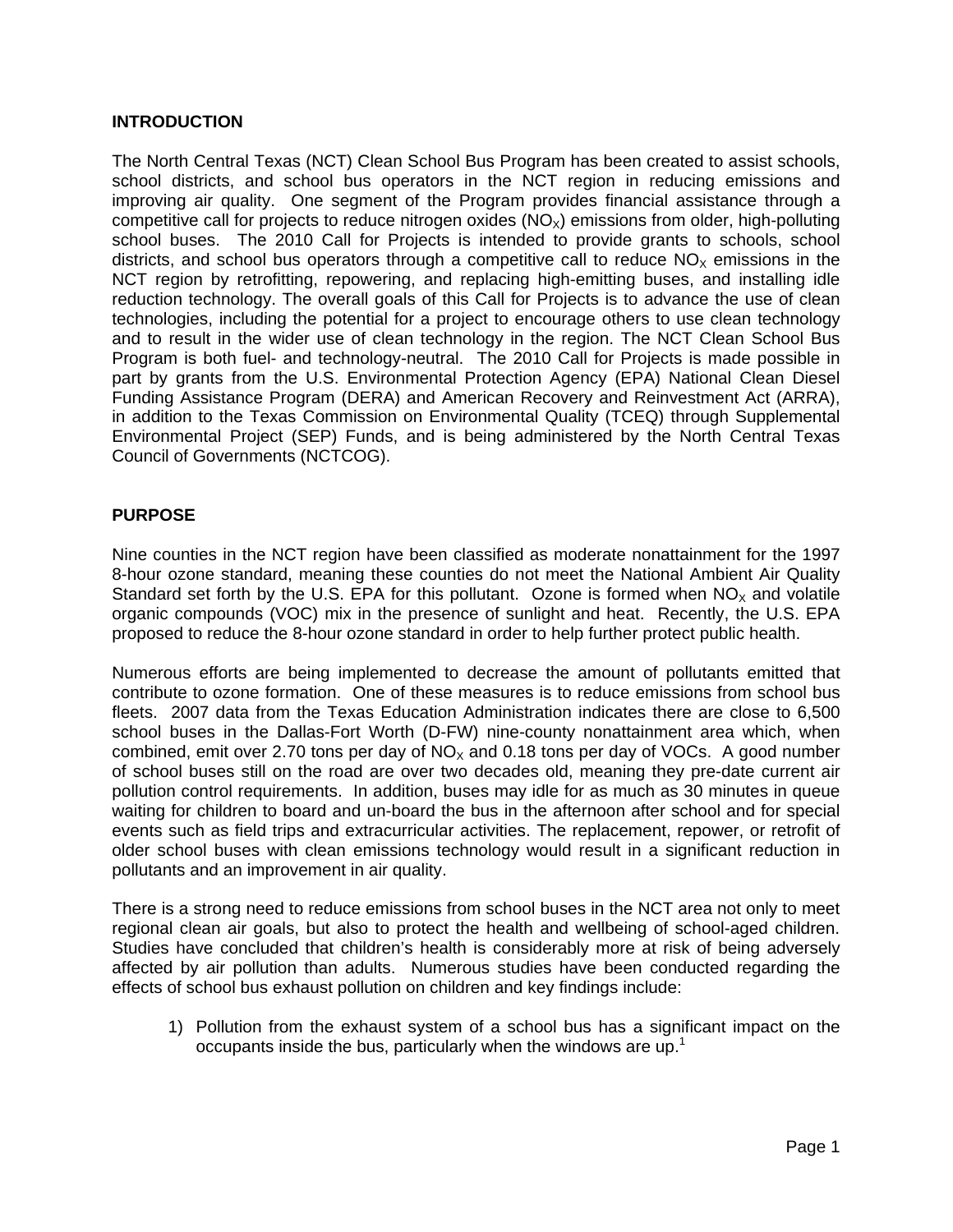2) Emissions from engine start-up are significantly less than the emissions produced from idling over a 10-mintue period.<sup>2</sup> Thus, anti-idling policies need to be strictly enforced by schools and school bus operators.

#### **CONTACT INFORMATION**

Please submit any questions or comments to:

E-mail: CleanSchoolBus@nctcog.org Web site: www.nctcog.org/CleanSchoolBus

NCTCOG Project Staff:

Amanda Brimmer Senior Transportation Planner 817-608-2354 abrimmer@nctcog.org

Whitney Buehrle Transportation Planner II 817-608-2328 wbuehrle@nctcog.org

Carrie Reese Program Manager 817-608-2353 creese@nctcog.org

#### **SCHEDULE**

| <b>Task</b>                                            | <b>Estimated Timeframe</b>                |
|--------------------------------------------------------|-------------------------------------------|
| Call for Projects Opens                                | September 13, 2010                        |
| Deadline to Adopt Clean Fleet Vehicle Policy           | November 19, 2010                         |
| Call for Projects Deadline                             | Friday, November 19, 2010 - 5:00 p.m. CST |
| Evaluate & Select Proposals                            | December 2010 / January 2011              |
| <b>Announce Awarded Projects</b>                       | January / February 2011                   |
| Awardees to Receive Agreements and Begin<br>Purchasing | February / March 2011                     |
| <b>Project Implementation Deadline</b>                 | August 31, 2011                           |

#### **ELIGIBLE ENTITIES**

This call is open to public and private schools, school districts, and school bus operators in the NCTCOG 16-county service area, which includes the counties of Collin, Dallas, Denton, Ellis, Erath, Hood, Hunt, Johnson, Kaufman, Navarro, Palo Pinto, Parker, Rockwall, Somervell, Tarrant, and Wise. Nine of these sixteen counties (Collin, Dallas, Denton, Ellis, Johnson, Kaufman, Parker, Rockwall, and Tarrant) are classified as "Nonattainment" for the pollutant ozone. This area is outlined in Exhibit 1, with the nonattainment area highlighted. A more detailed map can be located at www.nctcog.org/CleanSchoolBus. School buses that operate primarily within nonattainment counties may be given greater consideration in the selection process.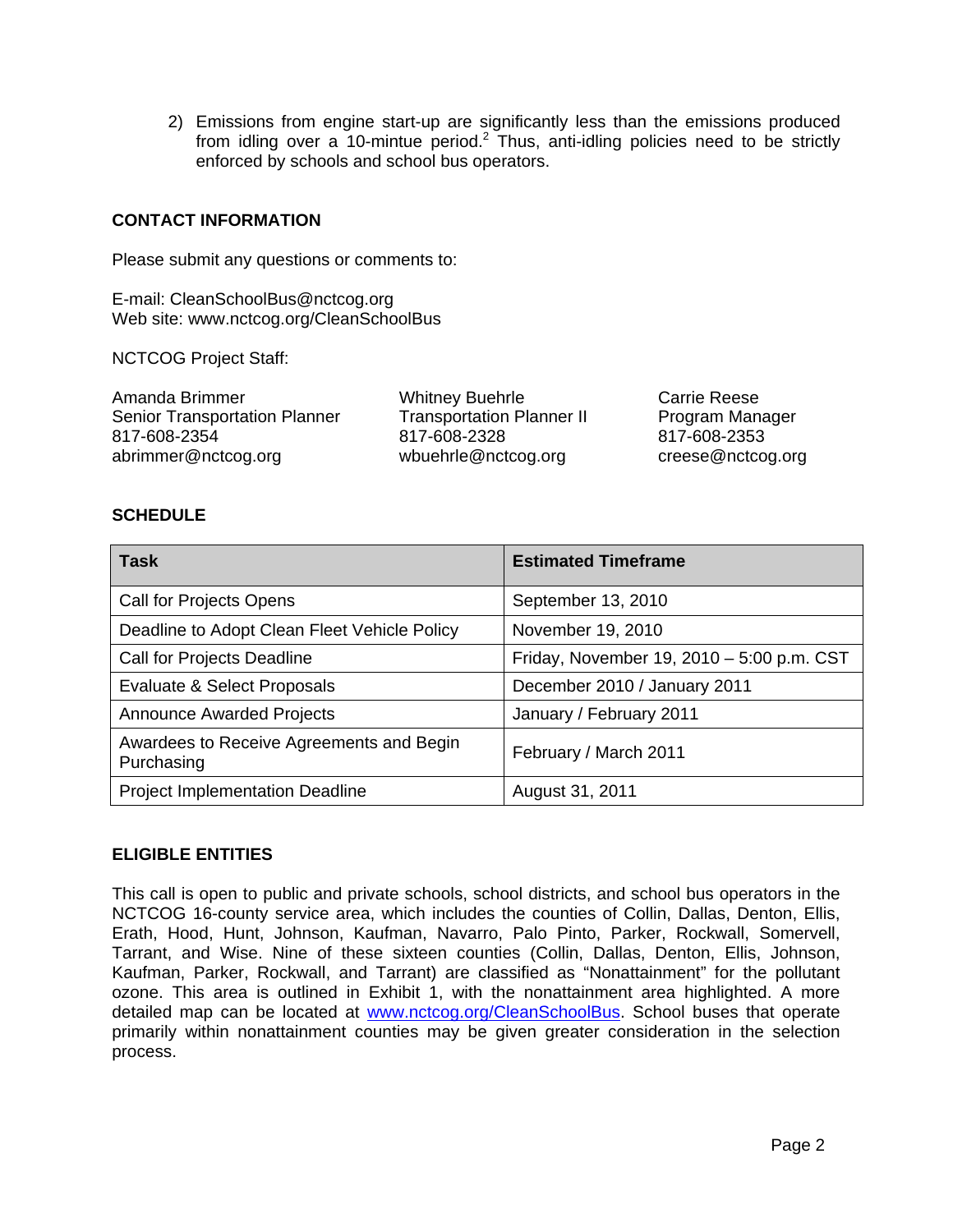Public sector entities that wish to apply for funds through this call for projects must have adopted the Clean Fleet Vehicle Policy by November 19, 2010. New adoptees must submit a signed copy of the policy to NCTCOG offices. The Clean Fleet Vehicle Policy is a model ordinance that addresses ways fleets can have a positive impact on air quality through best practices in vehicle acquisition, maintenance, and operations. This policy also includes restrictions on vehicle idling and requirements for driver training. Entities that have adopted the policy must be in compliance with all requirements, including annual reporting, in order to be eligible for funding. Private entities are also encouraged, although not required, to adopt the policy as part of a cooperative effort to reduce emissions. For more information on the Clean Fleet Vehicle Policy, or to check your organization's status, please visit: www.nctcog.org/fleetpolicy.



**Exhibit 1: School Districts in 16-County NCTCOG Service Area\*** 

\* Click image for a more detailed map online.

#### **ELIGIBLE PROJECTS AND COSTS**

Vehicles must be classified as a school bus and have a gross vehicle weight rating (GVWR) of 16,000 pounds or greater. Grants must be used for the replacement, repower, retrofit, or installation of idle reduction technology. All project types must achieve a reduction of  $NO<sub>x</sub>$ emissions. Replacements, repowers, and retrofits are required to reduce  $NO<sub>x</sub>$  emissions by 25 percent or greater. Particulate Matter (PM) emissions reductions will be considered in the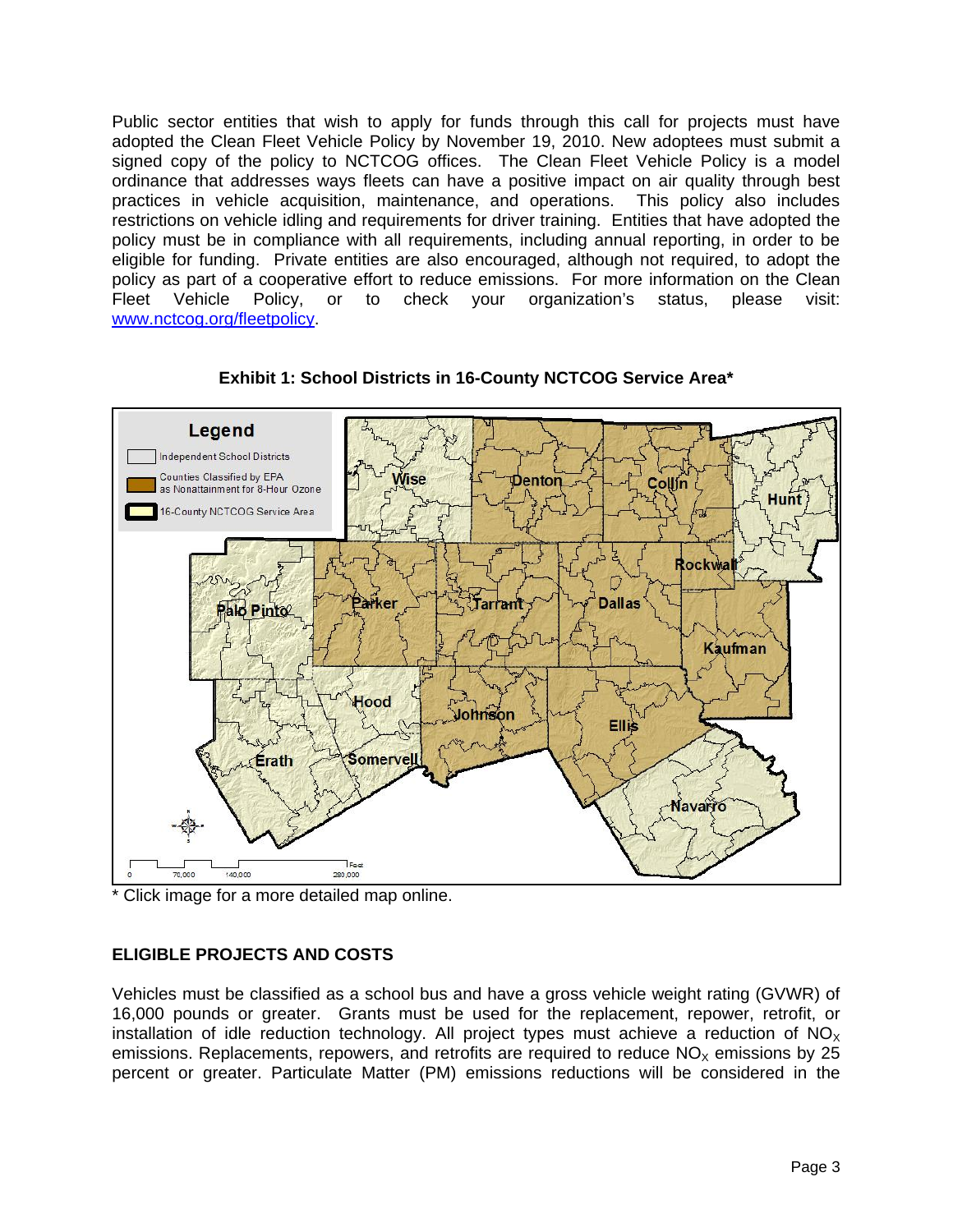scoring process, with  $NO<sub>x</sub>$  being the primary focus due to the region being in nonattainment for ozone. Eligible activities and costs include:

1. Vehicle Replacement - replacement of a school bus with a newer model year school bus, including hybrid, or alternatively powered buses.

Eligible Costs: up to 25 or 50 percent of the incremental cost depending on the provisions indicated below:

| Percent of           |                       | Certified Family Emission Limits (FEL)**<br>$(g/bhp-hr)$ |           |                                             |  |
|----------------------|-----------------------|----------------------------------------------------------|-----------|---------------------------------------------|--|
| Incremental<br>Cost* | Engine Model<br>Years | NO <sub>x</sub>                                          | <b>PM</b> | <b>NMHC</b><br>(nonmethane<br>hydrocarbons) |  |
| 25 %                 | 2007-2012             | 2.375                                                    | 0.01      | 0.14                                        |  |
| 50 %                 | 2008-2012             | 0.2                                                      | 0.01      | 0.14                                        |  |

\* In addition to the emission level limits, all engines must be particulate filter equipped, or catalyst equipped in the case of a compressed natural gas (CNG) engine, and meet regulatory requirements for school bus engines manufactured in that model year.

\*\* If the FEL does not exist, then the Standard Test Cap (STD) must be used.

Project Eligibility:

- Must remain operational for a minimum of seven years.
- $\bullet$  Must have a 25% reduction in NO<sub>x</sub> emissions.
- The vehicle being replaced will be scrapped and the new vehicle will perform the same function and have a similar gross vehicle weight rating as the vehicle being replaced.
- The engine being replaced will be scrapped and the new engine will be of comparable horsepower.
- 2. Engine Repower replacement of an existing engine with a certified new, rebuilt, or remanufactured engine.

Eligible Costs: up to 75 percent of the incremental cost. Project Eligibility:

- Must remain operational for a minimum of seven years.
- Must have a 25% reduction in  $NO<sub>x</sub>$  emissions.
- The engine being replaced will be scrapped and the new engine will be of comparable horsepower.

Repower or Replacements that would have occurred through normal attrition are considered to be the result of normal fleet turnover and are not eligible for funding under this program.

- 3. Retrofit add-on of emission control equipment to the existing engine or exhaust system. Eligible Costs: up to 100 percent of the incremental cost. Project Eligibility:
	- Must remain operational for a minimum of seven years.
	- Must have a 25% reduction in  $NO<sub>x</sub>$  emissions.
	- Technologies must be EPA or California Air Resources Board (CARB) verified. A list of all approved retrofit technologies can be found at: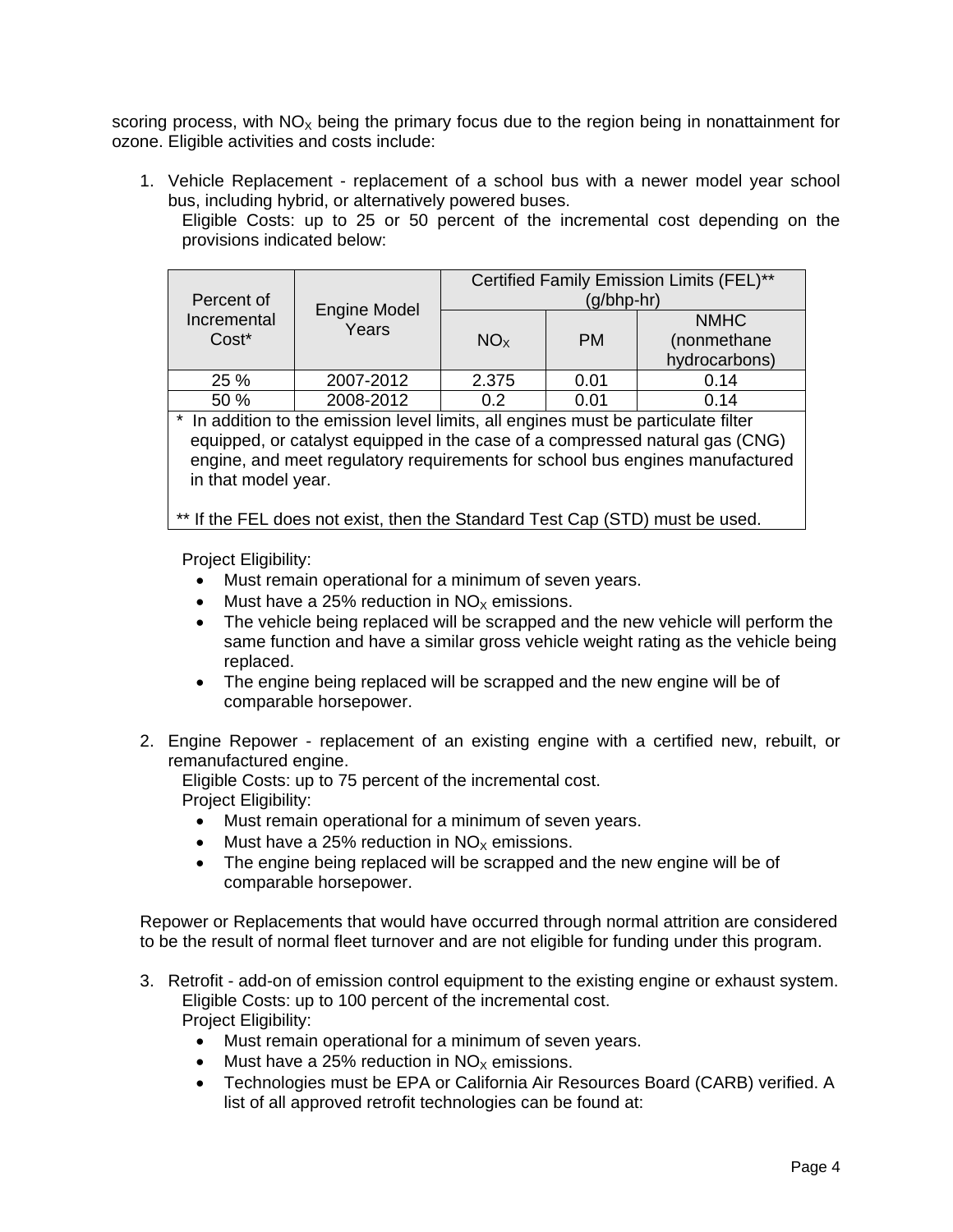#### EPA - http://www.epa.gov/otaq/retrofit/verif-list.htm CARB - www.arb.ca.gov/diesel/verdev/vt/cvt.htm

A current list, as of July 27, 2010, of EPA and CARB verified technologies with a reduction in  $NO<sub>x</sub>$  emissions of 25 percent or greater is provided in Exhibit 2.

| Exhibit 2: Verified Retrofit Technologies with $NOx$ Emissions Reductions<br>25 Percent or Greater |                                                                                                                                              |                                                                                                                                                                                                            |                 |                                   |
|----------------------------------------------------------------------------------------------------|----------------------------------------------------------------------------------------------------------------------------------------------|------------------------------------------------------------------------------------------------------------------------------------------------------------------------------------------------------------|-----------------|-----------------------------------|
| <b>Manufacturer</b>                                                                                | <b>Technology</b>                                                                                                                            | <b>Applicability</b>                                                                                                                                                                                       | NO <sub>x</sub> | <b>Reduction (%)</b><br><b>PM</b> |
| <b>Cleaire</b><br>Longview                                                                         | Lean $NOx$<br>Catalyst and DPF                                                                                                               | 1993-2003 model year on-road;<br>15 ppm sulfur diesel.                                                                                                                                                     | 25              | 85                                |
| <b>International</b><br>Truck &<br><b>Engine Corp.</b>                                             | Green Diesel<br>Technology-Low<br>$NOx$ Calibration<br>plus Diesel<br>Oxidation<br>Catalyst with<br><b>Ultra Low Sulfur</b><br>Diesel (ULSD) | Highway, light heavy-duty, 4 cycle,<br>Navistar/International engines,<br>model years 1999 - 2003 in the<br>following families: XNVXH0444ANA,<br>YNVXH0444ANB, 1NVXH0444ANB,<br>2NVXH0444ANB, 3NVXH0444ANB | 25              | 0 to 10                           |
| <b>Johnson</b><br><b>Matthey EGRT</b>                                                              | EGR/DPF                                                                                                                                      | 2000 International DT-466, 2000<br>Cummins ISM 2001 Cummins ISB,<br>1998-2002 Cummins ISC, 2001<br>Cummins ISL, 2001 MY DDC - 50,<br>and 2001 DDC - 60. on-road; 15<br>ppm sulfur diesel.                  | 40              | 85                                |

Due to more stringent emissions controls on newer engines, it is recommended that school buses with engines manufactured prior to 1993 are best candidates for vehicle replacement or engine repower. Vehicles with engines manufactured in 1993 or after are candidates for vehicle replacement, engine repower, and retrofit. Emission standards for on-road heavy-duty vehicles are given in Exhibit 3.

| Exhibit 3: On-Road Heavy-Duty CI Engines $NOX$ Emission Standards |                                                                     |  |
|-------------------------------------------------------------------|---------------------------------------------------------------------|--|
| <b>Year of Manufacture</b>                                        | <b>Diesel Engines Emission Standard</b><br>$NOx$ Only<br>(g/bhp-hr) |  |
| 1989 and earlier                                                  | 10.7                                                                |  |
| 1990                                                              | 6.0                                                                 |  |
| 1991-1997                                                         | 5.0                                                                 |  |
| 1998-2003*                                                        | 4.0                                                                 |  |
| 2004-2006*                                                        | $2.375 - 4.0$                                                       |  |
| 2007-2009*^                                                       | $0.2 - 2.375$                                                       |  |
| $2010+$ *                                                         | 0.2                                                                 |  |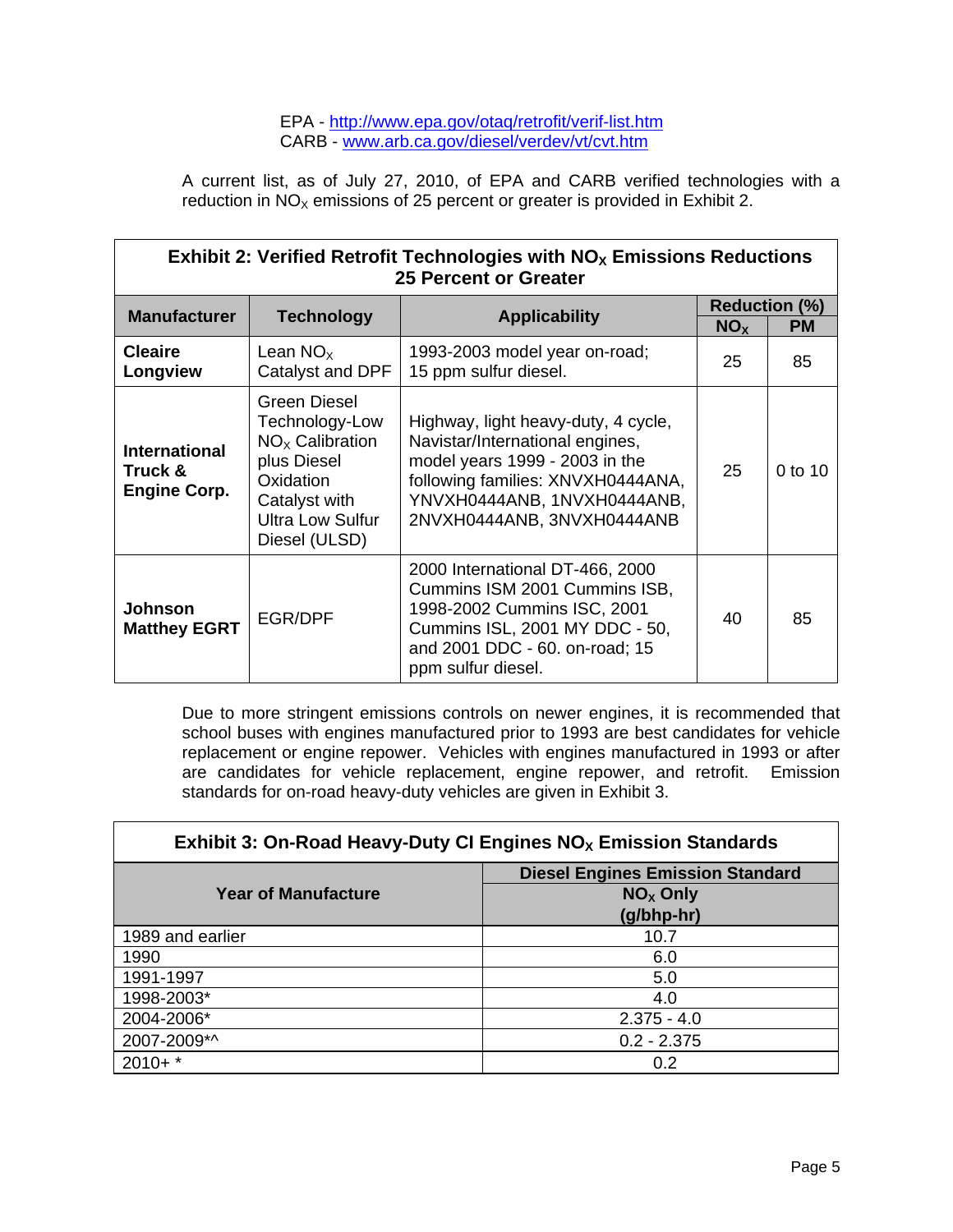\* Due to engine phase-in schedules, any application request for a 2003 or newer engine must include a family engine code to determine emissions levels.

^ If the family code is not known for a 2007 or newer engine, use the 2006 standard, 2.375 g/bhp-hr.

4. Idle Reduction - device that provides necessary power needs while allowing the primary engine to be turned off.

Eligible Costs: up to 95 percent of the incremental cost. Project Eligibility:

- Must remain operational for a minimum of three years.
- $\bullet$  Must achieve a reduction in NO<sub>x</sub> emissions.
- Technologies must be on the EPA certified list. Detailed information on verified idle reduction systems can be found at epa.gov/cleanschoolbus/antiidling.htm#tech. Applicants are encouraged to consult this list for information on different companies and products.

Model year 2008 and newer engines which are certified for operation in California have stricter emissions controls when at idle than older model year engines or those not certified for use in California. While projects on these vehicles are eligible, applicants are advised that they may be less cost-effective and may not fare as well under competitive evaluation.

A current list, as of August 30, 2010, of EPA verified idle reduction manufacturers for school buses is provided in Exhibit 4.

| <b>Exhibit 4: Verified Idle Reduction Technologies for School Buses</b>                |                                                                                                                                                                                                    |                                                     |
|----------------------------------------------------------------------------------------|----------------------------------------------------------------------------------------------------------------------------------------------------------------------------------------------------|-----------------------------------------------------|
| <b>Technology</b><br><b>Type</b>                                                       | <b>Description</b>                                                                                                                                                                                 | <b>Verified</b><br>Manufacturers*                   |
| <b>Fuel Operated</b><br>Heaters                                                        | Provides heat only to cab and/or engine; may be paired with<br>cooling technology to provide more complete climate control. Uses<br>a small volume of fuel as compared to the truck diesel engine. | Espar<br>Phillips and Temro<br>$\bullet$<br>Webasto |
| * Please check the EPA web page for the most up to date list of verified technologies. |                                                                                                                                                                                                    |                                                     |

#### **INELIGIBLE COSTS**

Ineligible Costs may include:

- Fees associated with Buy Boards and financing.
- Administrative costs and other internal costs of the grant recipient—including but not limited to personnel expenses, internal salaries, indirect costs, and travel.
- Fees for a third-party consultant or dealer hired by the grant recipient to coordinate the application or manage and administer the grant-funded activities, including coordination of the work and submission of reports and paperwork to NCTCOG for the grant recipient. This restriction is not intended to limit the ability of the equipment supplier or installer to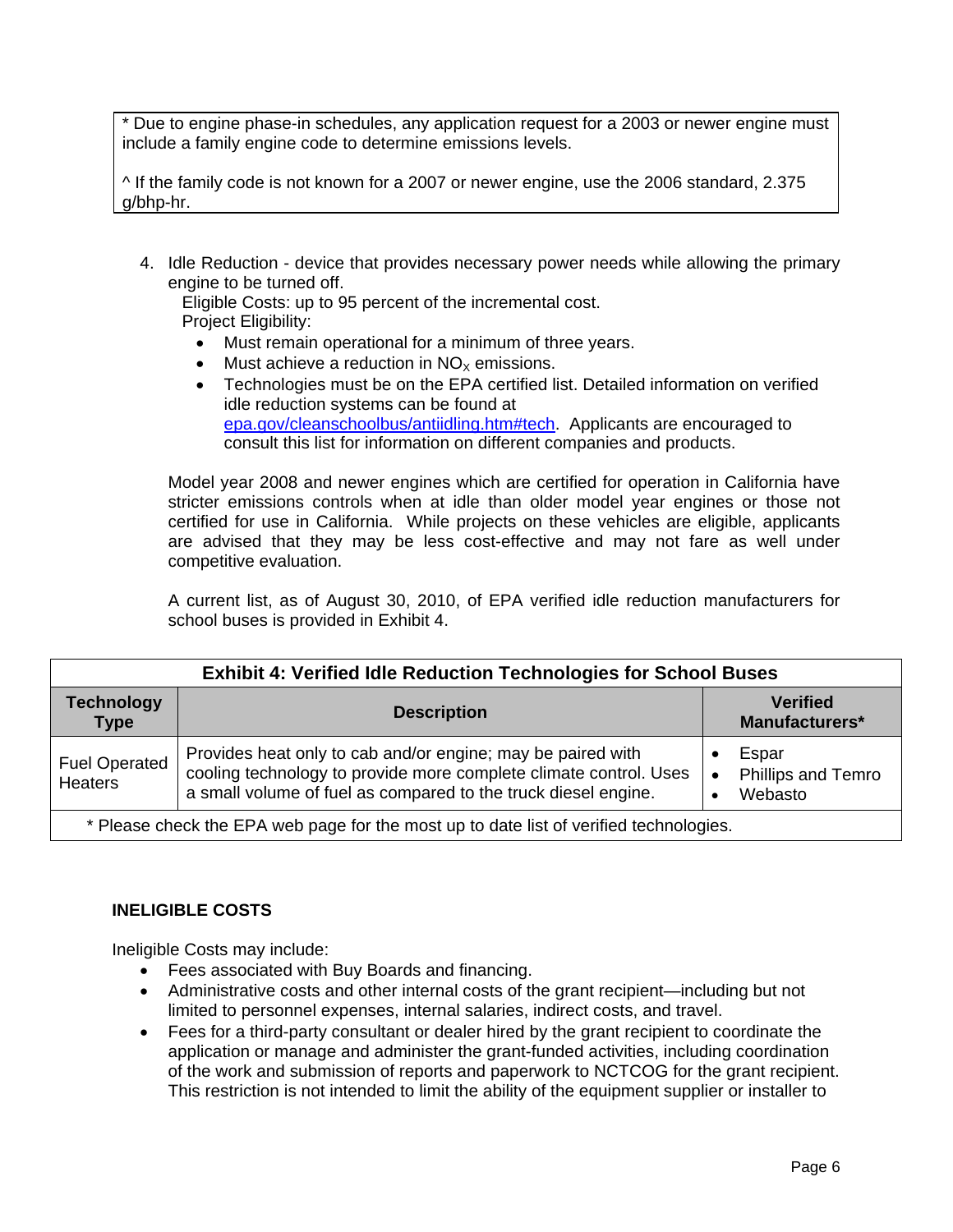include reasonable and necessary costs for managing the work to be performed in the price of the vehicle, equipment, or installation services. The costs for professional services, including engineering and technical work, required for completion of the activity may be included, subject to the restrictions pertaining to that type of project. Per the Uniform Grant Management Standards (UGMS), the cost plus a percentage of cost method of contracting for professional services shall not be used.

#### **REQUIREMENTS**

Projects must comply with the following elements to be considered for funding.

- Project Type: Project(s) need to be a replacement, repower, retrofit, or installation of idle reduction technology, and all project types are required to achieve a reduction of  $NO<sub>x</sub>$ emissions.
- Bids/Quotes Included: Applicant must include at least one bid/quote for each type of Activity included in the proposed project. The bid/quote should include purchase price, taxes, and any applicable installation costs.
- EPA/CARB Certification Documentation: Applicant must document EPA/CARB approval of requested engine repowers/vehicle conversions; those proposing repower projects must submit EPA/CARB engine certification. Retrofit projects must be EPA/CARB verified. Engine repowers/overhauls or retrofit projects must also include a copy of EPA or CARB certification. Idle reduction technology units must be on the EPA verified technology list, which can be found at epa.gov/oms/smartway/transport/whatsmartway/verified-technologies.htm#idle.
- Clean Fleet Vehicle Policy: Applicants must have adopted the Clean Fleet Vehicle Policy prior to the project deadline, November 19, 2010, at 5:00 p.m. CST and be in compliance with annual reporting requirements (only applicable for public sector entities).
- DUNS Number: All applicants are required to provide a Dun and Bradstreet (D&B) Data Universal Numbering System (DUNS) number when applying. Applicants can receive a DUNS number, at no cost, by calling the dedicated toll-free DUNS Number request line at 1-866-705-5711, or visiting the D&B website at www.dnb.com/us/.
- Usage Reporting: Applicant must commit to complete usage reporting on project use for the full Activity Life of the project. Project-specific Activity Life is as follows:
	- o Replacements: 5-7 years
	- o Repowers: 5-7 years
	- o Retrofits: 5-10 years
	- o Idle Reduction Technology: minimum of 3 years
- Operation: School buses must operate within the 16-county service area and must continue to operate within the stated counties of operation for the entire approved activity life of the grant.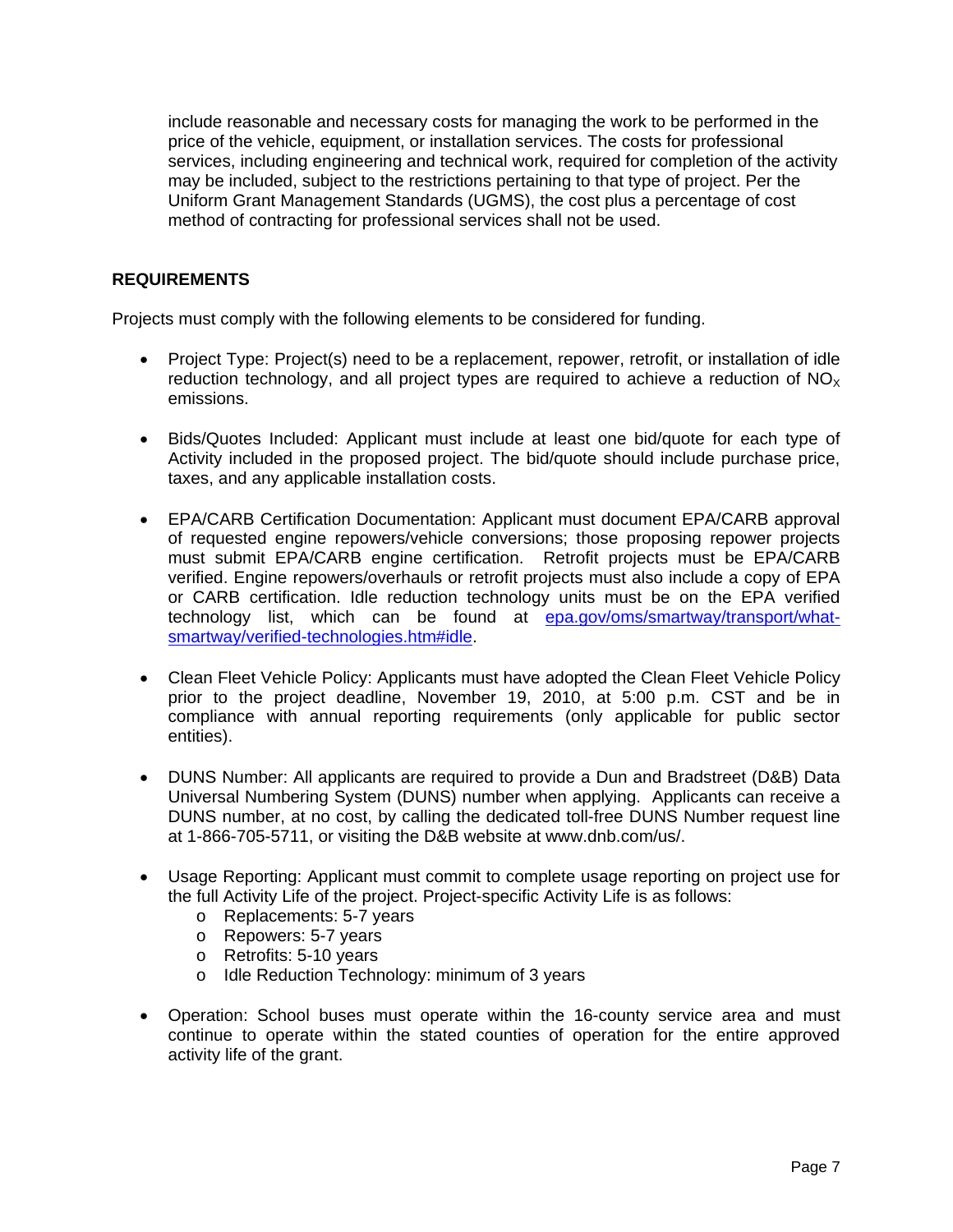- Voluntary Reductions: Projects must be voluntary in nature and not required by any State or federal law, rule, regulation, memorandum of agreement, or other legally binding document.
- Expedited Fleet Turnover: It is not NCTCOG's intention to fund replacement or repower projects that would have occurred through the normal attrition of vehicles or to provide funds for expanding a fleet. Normal attrition is defined as a replacement or repower that is scheduled to take place between now and the end of the project period. Normal attrition is determined by the vehicle or fleet owner's budget plan, operating plan, standard procedures, or retirement schedule. For example, if a school bus fleet typically retires vehicles after 20 years, a bus that is currently in its 18th or 19th year of service is not eligible for replacement. A bus that is currently in its 15th year of service and has 5 years of useful life remaining (as defined by the fleet's retirement schedule) is eligible for replacement. A fleet turnover schedule must be provided as part of the application.
- Project Dates: Projects must be implemented between February and August 2011. Grant recipients will be notified of award in January/February 2011, with a Notice to Proceed provided in February/March 2011. Grant recipients are not permitted to incur approved costs until Notice to Proceed is received.
- Emissions Credit: Applicant must surrender emissions reductions to NCTCOG to meet air quality requirements and goals. The recipient may not utilize emissions reductions to satisfy other air quality commitments.
- Local Match: Applicants will need to identify sources of local match. Matching funds must not already be tied to emission reduction commitments.
- Financial Disclosure: Applicant must notify NCTCOG of the value of any existing financial incentive that directly reduces the cost of the proposed activity, including tax credits or deductions, other grants, or any other public financial assistance, to allow for accurate calculation of incremental cost.
- Notification: Applicant must agree to notify the NCTCOG of any changes in the following during the Activity Life: termination of use; change in use, sale, transfer, or accidental or intentional destruction of grant-funded equipment or infrastructure.
- Written Certification of Disposition: At the end of the Activity Life, subgrantee must provide to NCTCOG a written certification of the disposition of grant-funded vehicles/equipment. The certification shall describe the continued use and condition of the vehicles/equipment, fair market value, remaining useful life, and any actual or anticipated improvements that may increase the value of the vehicles/equipment.

#### **BUS AND ENGINE DISPOSTION**

Buses and engines being replaced must be rendered permanently inoperable and disposed of in an environmentally responsible manner in accordance with local disposal laws. This includes drilling a three-inch hole in the engine block, cutting the frame of the chassis in a wedge 75 percent of the way through, and recycling salvageable materials, but may include other permanent destruction methods. An engine may be retired either by the drilling method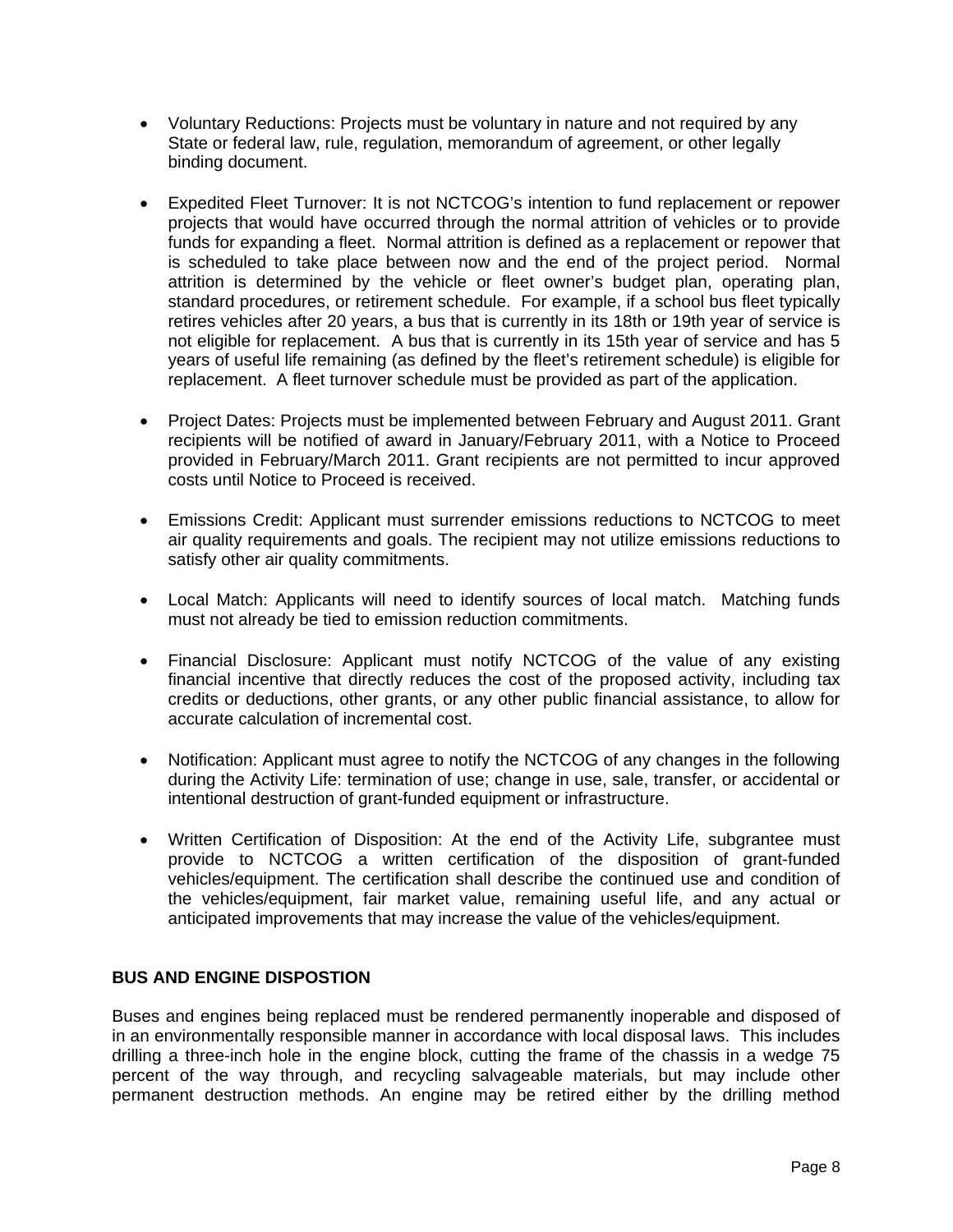previously mentioned, or by sending it to a remanufacturing facility. The facility must be operated or authorized by the original engine manufacturer to remanufacture the engine. The process includes removing all parts and using the old block to build a remanufactured engine with a new serial number. Documentation of disposition, including before and after photographs, will be required for reimbursement. NCTCOG staff will be available, upon request, to witness vehicle destruction, if so desired.

#### **APPLICATION PROCESS**

To apply for funding, applicants must submit a complete grant application, including fleet turnover schedule, and bids for new vehicles, engines, retrofits and idle reduction technology including installation costs, by the application deadline. Part 1 and 2 of the online application can be accessed from the NCT Clean School Bus Program Web site at www.nctcog.org/CleanSchoolBus, or a hard copy may be obtained by contacting NCTCOG staff as indicated in the *Contact Information* section of this document.

**Applications must be received "in hand" by 5:00 p.m. CST on Friday, November 19, 2010.**  In accordance with the call for projects procedures established by the Regional Transportation Council (RTC) Bylaws, NCTCOG must have the submitted application "in hand" at the NCTCOG offices by the deadline.

Supplemental information will not be accepted after the deadline. Applicants are encouraged to submit applications far enough in advance of the submission deadline to allow NCTCOG staff to review for completeness.

To apply for the NCT Clean School Bus Call for Projects online, go to www.nctcog.org/CleanSchoolBus and follow the links to the Online Application. Then, follow the steps below:

- 1.) Download the project fleet spreadsheet(s) for specific activity information. Please download one spreadsheet per project type. For example, if a school district plans to apply for 6 school bus replacements, and 20 idle reduction technology units, then the applicant would download 1 replacement fleet spreadsheet, and 1 idle reduction fleet spreadsheet.
- 2.) Complete the online application.
	- a. **Part 1** of the online application includes entity and contact information, and an opportunity to provide details about how receiving this grant will help achieve the overall goals of the NCT Clean School Bus program. Answer the questions as completely as possible. To save your answers and come back to the application another time, click 'Save Draft'. When finished, click 'Submit' to send the completed application to NCTCOG.
	- b. **Part 2** involves uploading all required project documents to the Clean School Bus server. All items listed in the *Checklist* section of this document must be uploaded for the application to be deemed complete. When uploading required documentation, applicants must use the naming convention below to ensure documents are properly received. If naming convention is not used, the contents will be assumed anonymous and will be deleted. [XXX] indicates the name of the school, school district, or school bus operator applying.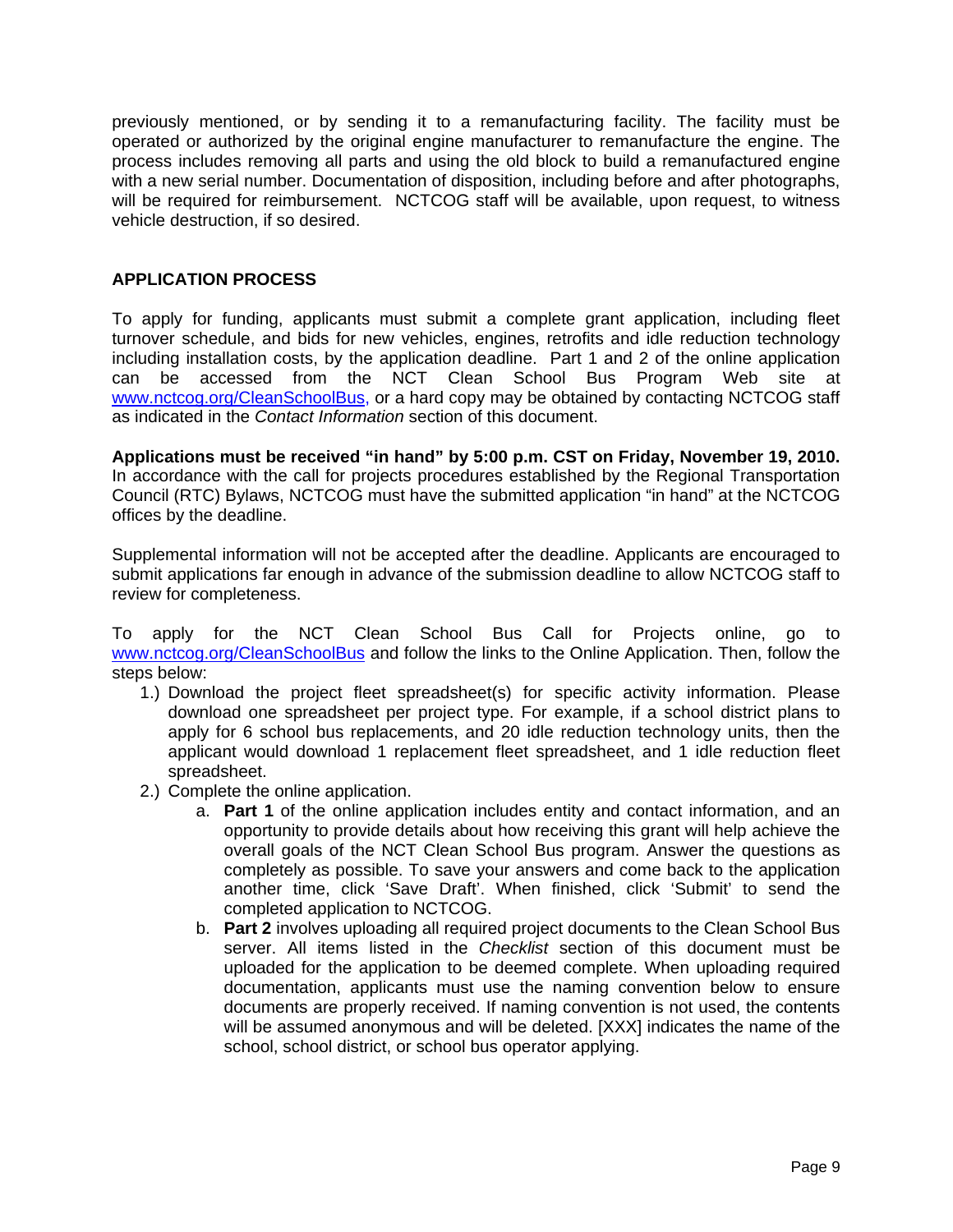| <b>Uploaded Item</b>              | <b>Acceptable Format</b>                                                    | <b>File Name</b>       |
|-----------------------------------|-----------------------------------------------------------------------------|------------------------|
| <b>Fleet Spreadsheet</b>          | Microsoft Excel (.xls, .xlsx)                                               | [XXX]_fleet            |
| Bid/Quote                         | Portable Document Format or any Image<br>file-type (.pdf, .tif, .jpg, .gif) | [XXX]_bid              |
| <b>Fleet Turnover</b><br>Schedule | Portable Document Format or any Image<br>file-type (.pdf, .tif, .jpg, .gif) | [XXX]_turnoverschedule |

NCTCOG prefers online submittal of grant application. However, in the event online submittal is not feasible, a hard copy application may be requested. Alternative submittal methods include email, mail, or hand-delivery at:

| <b>Submittal Type:</b> | <b>Address:</b>                                                                                                                                                                                                    |
|------------------------|--------------------------------------------------------------------------------------------------------------------------------------------------------------------------------------------------------------------|
| Email                  | CleanSchoolBus@nctcog.org                                                                                                                                                                                          |
| Regular Mail           | North Central Texas Council of Governments<br><b>Transportation Department</b><br>NCT Clean School Bus Program<br>Attn: Whitney Buehrle<br>616 Six Flags Drive<br><b>Centerpoint Two</b><br>Arlington, Texas 76011 |

If delivering in a paper format, the application must be in a sealed envelope with a return address on the outside. Emails submissions are limited to five (5) megabytes in size, per e-mail. If delivering in email format, the below statement must be included in the body of the email:

I hereby certify that, to the best of my knowledge and belief, all information provided in this application and any attachments is true and correct. By e-mailing this file, I understand that I am formally submitting an application on behalf of the applicant for grant funding and am authorized to do so. I further understand that e-mailing this file shall constitute an electronic signature for the application. In addition, I understand that prior to incorporating these forms and information into a grant contract, the data and information may be revised by the NCTCOG for accuracy and that my acceptance of a grant contract will constitute agreement with those revisions.

Per RTC guidelines, late submittals will not be accepted in any format. The online application will be disabled, and the submit button will be deactivated; emails will not be received and automatically deleted; and mail will be returned, unopened.

#### **CONSULTANTS**

Private consultants may be available to assist in completing and submitting an application. These consultants do not represent NCTCOG, and NCTCOG neither encourages nor discourages the use of a consultant to assist with the application process. NCTCOG has no agreement with any consultant and applications submitted by a particular consultant will not receive any more favorable treatment than other applications. Any fees charged by a consultant are the responsibility of the applicant and may not be charged to the grant, either directly or as an addition to the cost basis of the grant-funded equipment. Also, all purchase decisions must be based on sound business practices and arm's length bargaining. It is generally considered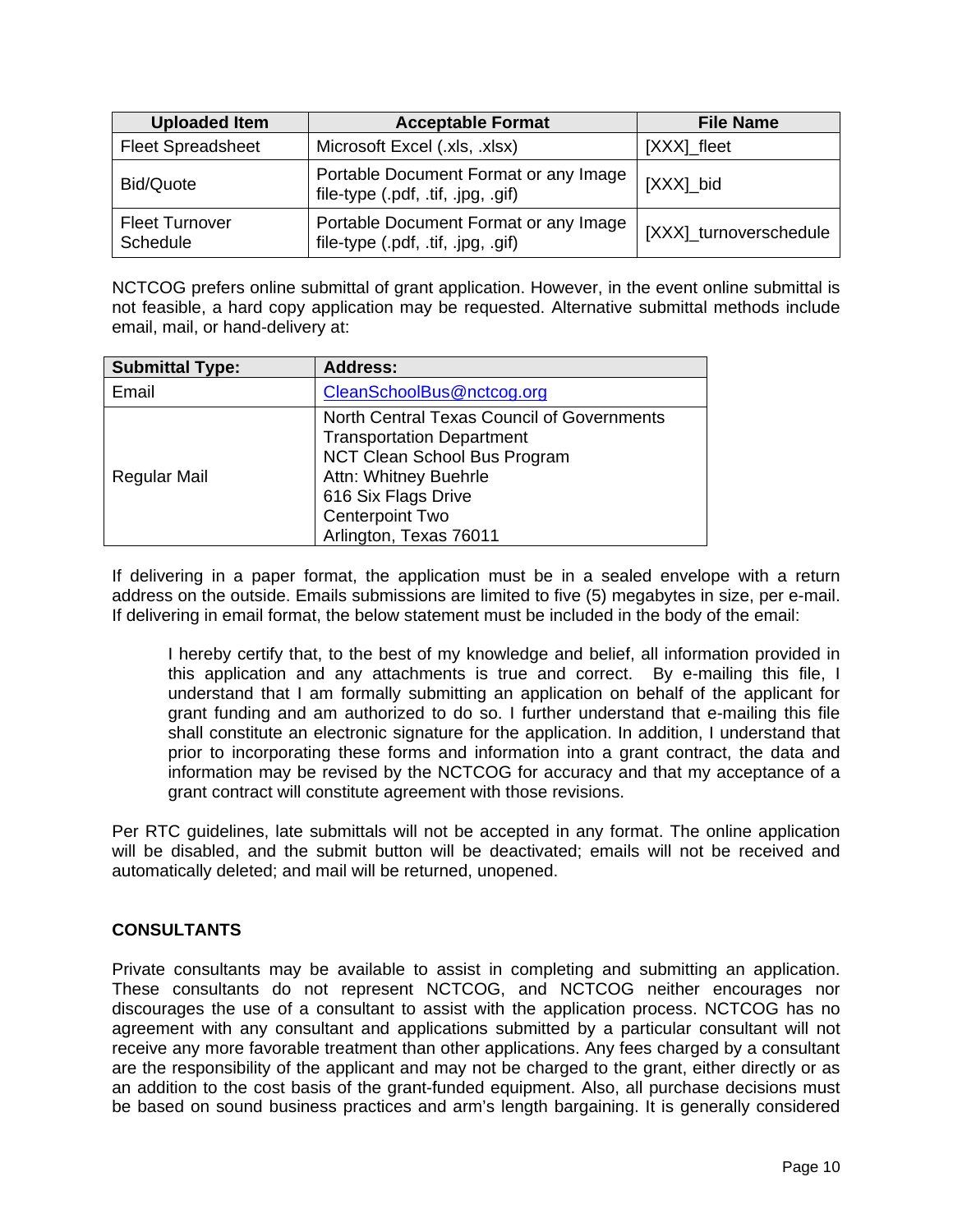acceptable for an applicant to allow assistance from a dealer or an agent of a dealer in preparing an application, as long as any decision by the applicant to purchase the grant-funded equipment from that dealer is made independently.

#### **SELECTION CRITERIA**

Properly completed, eligible applications will be evaluated and ranked by NCTCOG staff based on the following criteria:

- Quantitative Assessment:
	- o Cost-Effectiveness
		- Cost per ton of  $NO_x$  reduced (1<sup>st</sup> Priority)<br>Total tons of  $NO_y$  reduced (2<sup>nd</sup> Priority)
		- Total tons of  $NO_x$  reduced ( $2<sup>nd</sup>$  Priority)
		- Cost per ton of PM reduced  $(3<sup>rd</sup>$  Priority)
		- Total tons of PM reduced  $(4<sup>th</sup>$  Priority)
- Qualitative Assessment:
	- o Primary operation in nonattainment area
	- $\circ$  Carbon dioxide (CO<sub>2</sub>) emission reductions
	- o Readiness for implementation
	- o Feasibility/Risk
	- o Clearly identified funding needs, implementation procedures, and source(s) of local match
	- o Previous participation in RTC initiatives
		- To receive full points, previous project implementation has to have been successful, completed on time and without significant changes to work scope, and was satisfactory overall. Entities that have not previously partnered with NCTCOG will receive a neutral score as NCTCOG encourages new partnerships.
	- o Achieving the overall goals of the NCT Clean School Bus Program to advance the use of clean technologies, including the potential for the project to encourage others to use clean technology and to result in the wider use of clean technology in the region.

NCTCOG is not obligated to fund a proposal from an applicant that has demonstrated marginal or unsatisfactory performance on previous grants or contracts with NCTCOG and/or other State or Federal agencies. NCTCOG is not obligated to fund a proposal from an applicant based on a determination of the risks, including the financial condition of the applicant and other risk factors as may be determined by NCTCOG.

Regardless of the scores and ranking assigned, NCTCOG may base funding decisions on other factors associated with best achieving the goals of the program, and NCTCOG is not obligated to select a project for funding. Additionally, NCTCOG may select parts of a proposal for funding and may offer to fund less than the dollar amount requested in a proposal.

#### **GRANT ADMINISTRATION AND REIMBURSEMENT OF EXPENSES**

Successful applicants will be notified of their selection and the amount of grant funds that has been awarded. Entities selected to receive grant funding will be required to execute a contract with NCTCOG in order to receive grant funding. All services or work carried out under a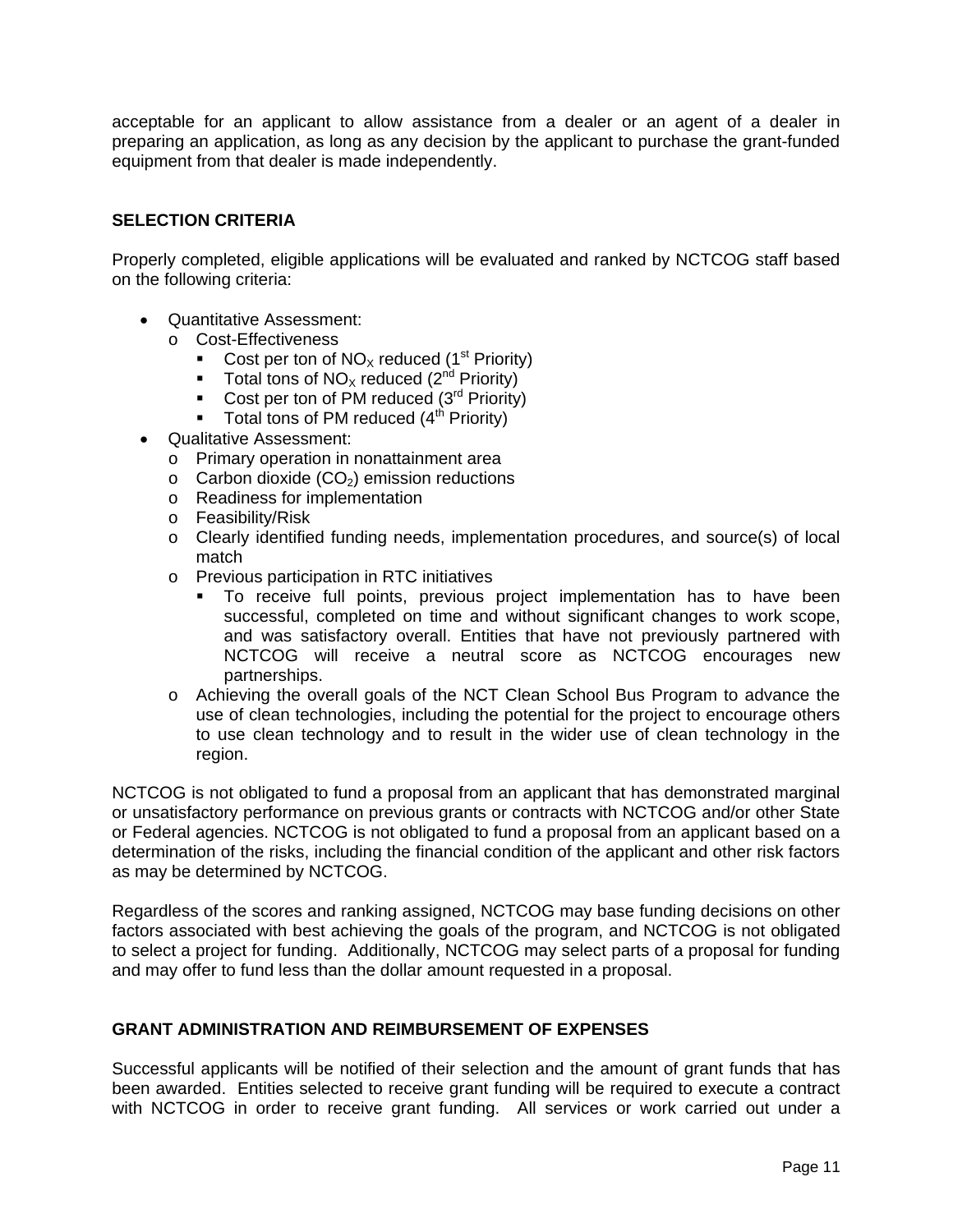contract awarded as a result of this call for projects must be completed within the scope of work, timeframe, and funding limitations specified by the contract. A Notice to Proceed will be mailed to awarded applicants. After notice is received, project implementation can commence, and costs may begin to be incurred. **Under no circumstances will reimbursement be made for costs incurred prior to the date of the Notice to Proceed.** Upon signature and execution of the contract by NCTCOG, a copy of the executed contract will be returned to the applicant.

Grants will be made on a reimbursement basis for eligible expenses incurred and paid by the grant recipient. A cost may not be considered incurred until the grant-funded vehicle and/or technology has been received and accepted by the grant recipient. Requests for reimbursement shall include documentation to show that the vehicle/equipment has been received, the expenses have been incurred and paid by the grant recipient, and proper vehicle disposition has occurred (if applicable). Recipients will also have the option to assign their grant payments directly to a dealer or service provider. NCTCOG will supply reimbursement request forms for use by the recipient. Under no circumstances will reimbursement be made for costs incurred prior to the date of the Notice to Proceed.

To further enhance partnership among all entities as well as market vehicle and technology funded through this program, the grant recipient must also agree to place a label or sticker on the grant-funded vehicles and equipment, upon request by NCTCOG.

Applicants that are successfully awarded funding through this call are obligated to fulfill the requirements of the contract, including but not limited to achievement of semi-annual usage requirements, surrender of all eligible emissions credits, and completion of reporting requirements to NCTCOG for the full activity life of the project. Failure to comply with these commitments and/or reporting requirements may result in the return of all or a pro rata share of the grant funds to the NCTCOG.

#### **LOCAL MATCH REQUIREMENT**

Applicants will need to identify sources of local match prior to submitting the application. Funding from the NCT Clean School Bus Program cannot be combined with other federal funding or Texas Emissions Reduction Plan (TERP) funds. Also, matching funds must not already be tied to emission reduction commitments. Applicants must surrender emissions reductions to NCTCOG to meet air quality requirements and goals.

#### **REPORTING REQUIREMENTS**

Award recipients must commit to submitting quarterly reports through 2011, and semi-annual reports on the use of funded technologies for the duration of the project activity life. Award recipients must also fulfill the annual compliance verification requirements of the Clean Fleet Vehicle Policy for the life of activity, if applicable. Reporting may include information such as hours of operation, mileage, and/or fuel use, and operation location(s).

 Comprehensive ARRA Reporting: Due to a portion of grant funding being from the 2009 ARRA, additional reporting elements may be required. Comprehensive ARRA Reporting must be submitted by the fifth day of each month, until the project has been fully implemented. An example copy of this report is included as a reference.